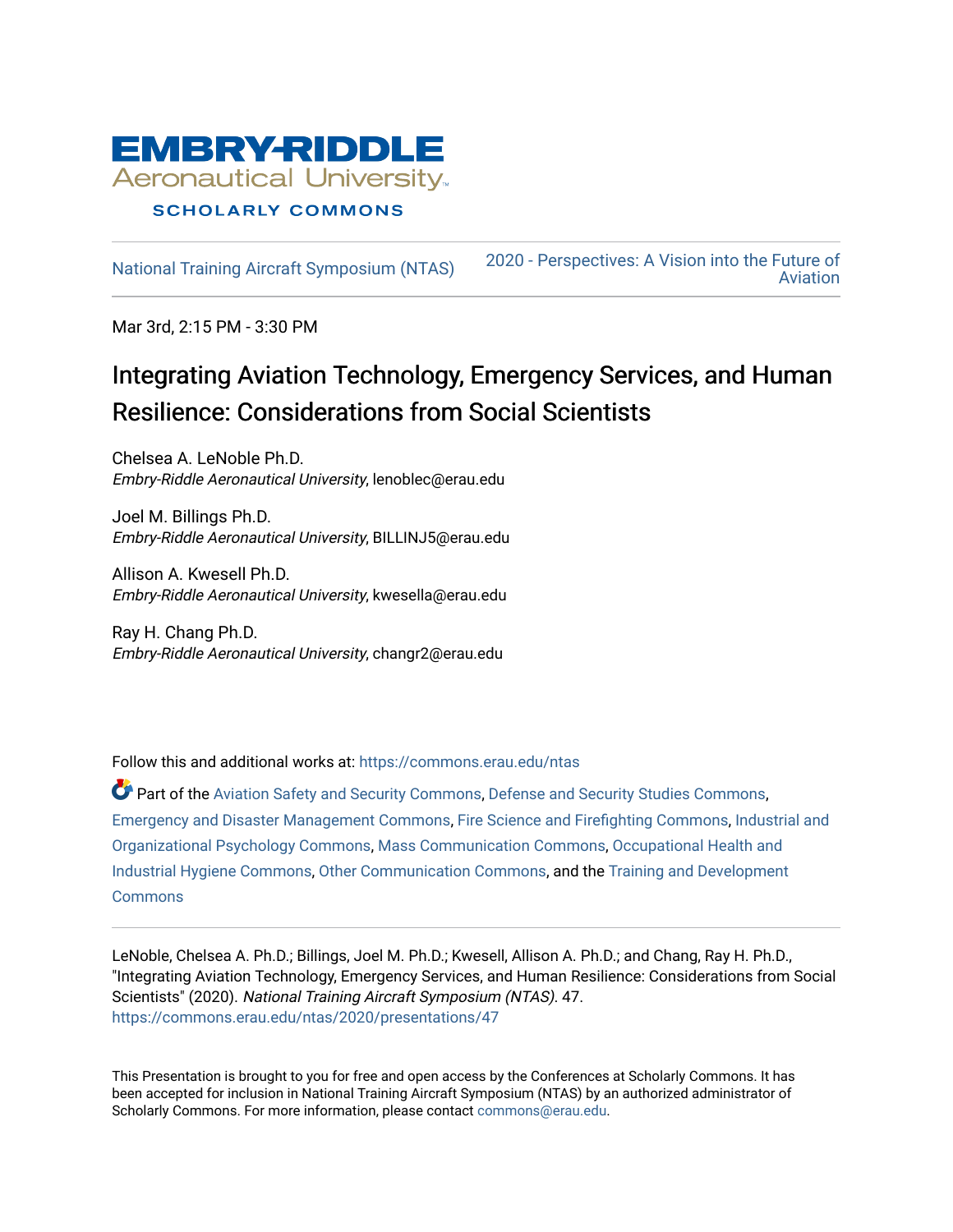**Integrating Aviation Technology, Emergency Services, and Human Resilience: Considerations from Social Scientists**

> Chelsea A. LeNoble Joel M. Billings Alli Kwesell Ray Chang

**Embry-Riddle Aeronautical University**



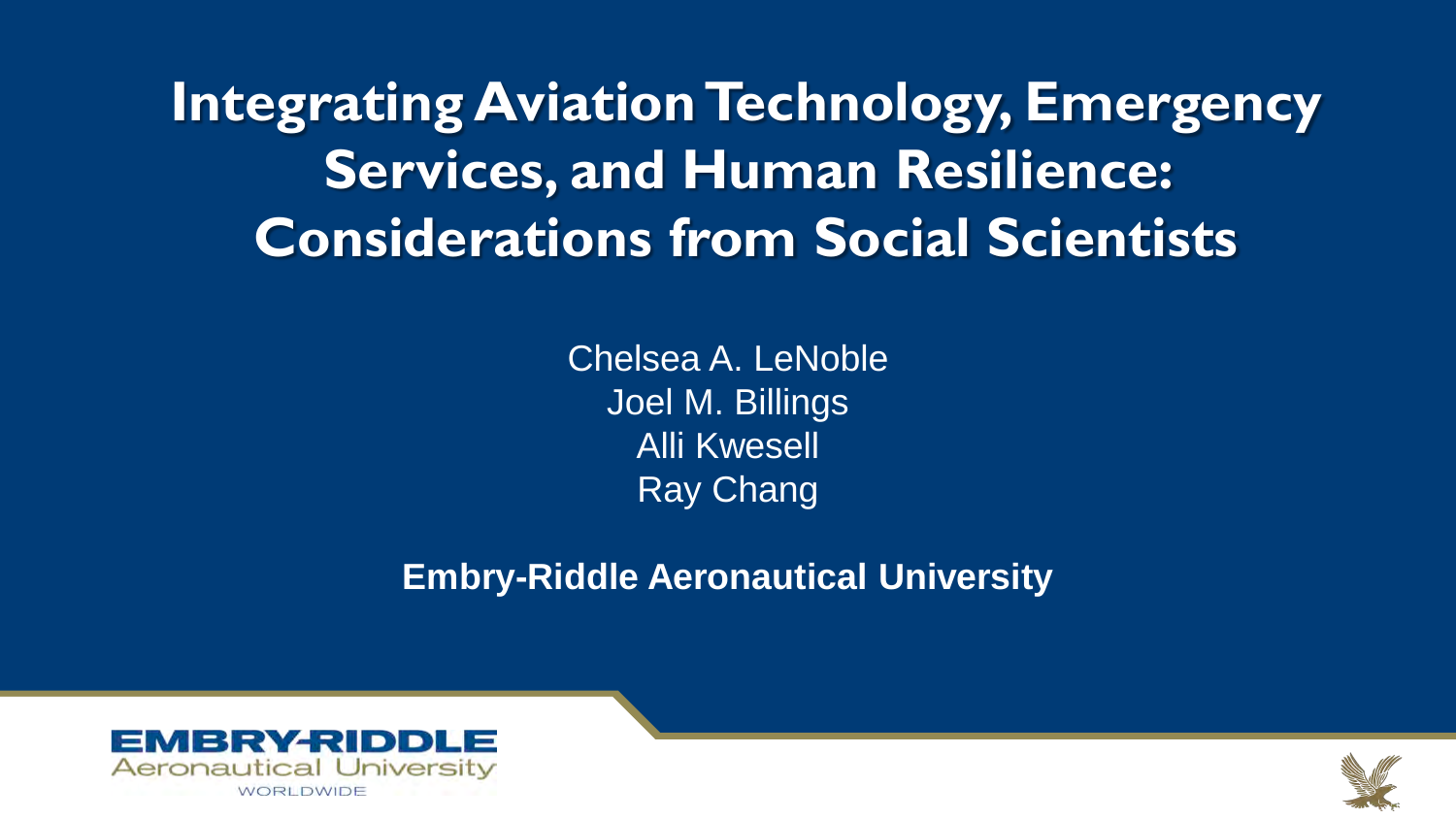

## **Overview**

Across disaster phases…

1. UAS application to disaster management

We can do *this*…

…if we also

do *that!*

2. Psychosocial considerations of this integration



Human Security Faculty Cluster



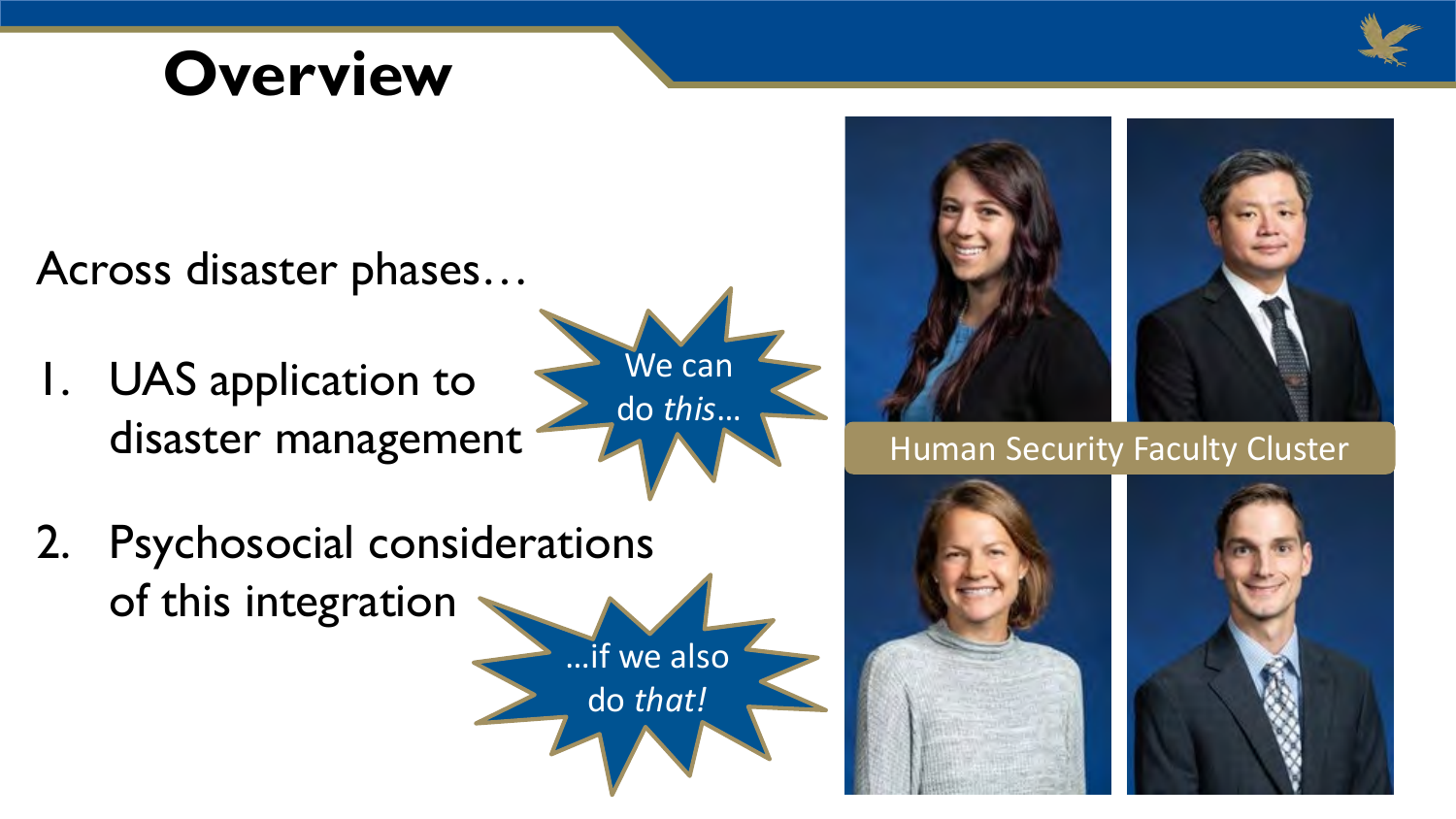### **UAS & Disaster Management Integration**



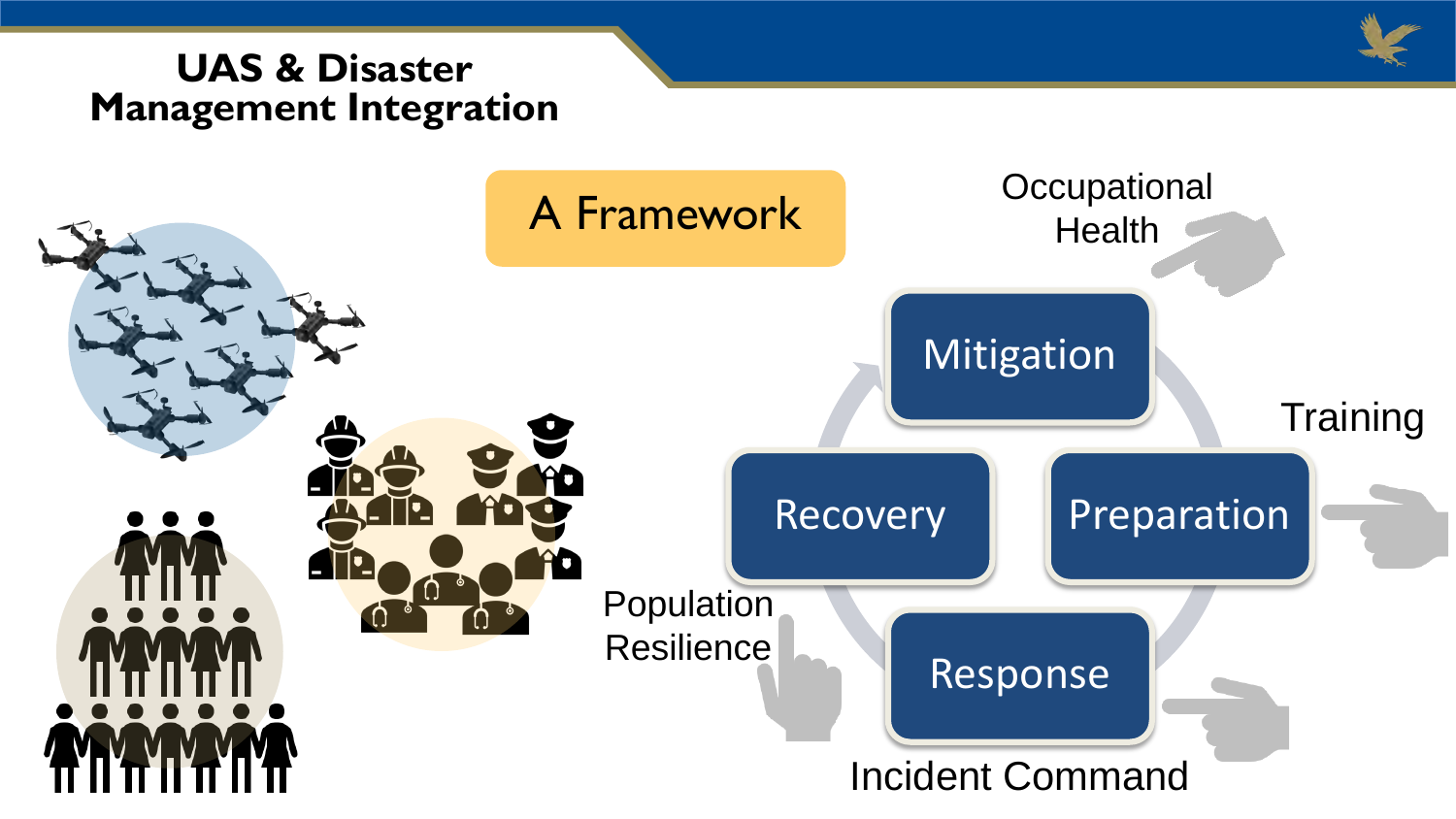

### **UAS & Disaster Management Integration**

### **Social Science Challenges**

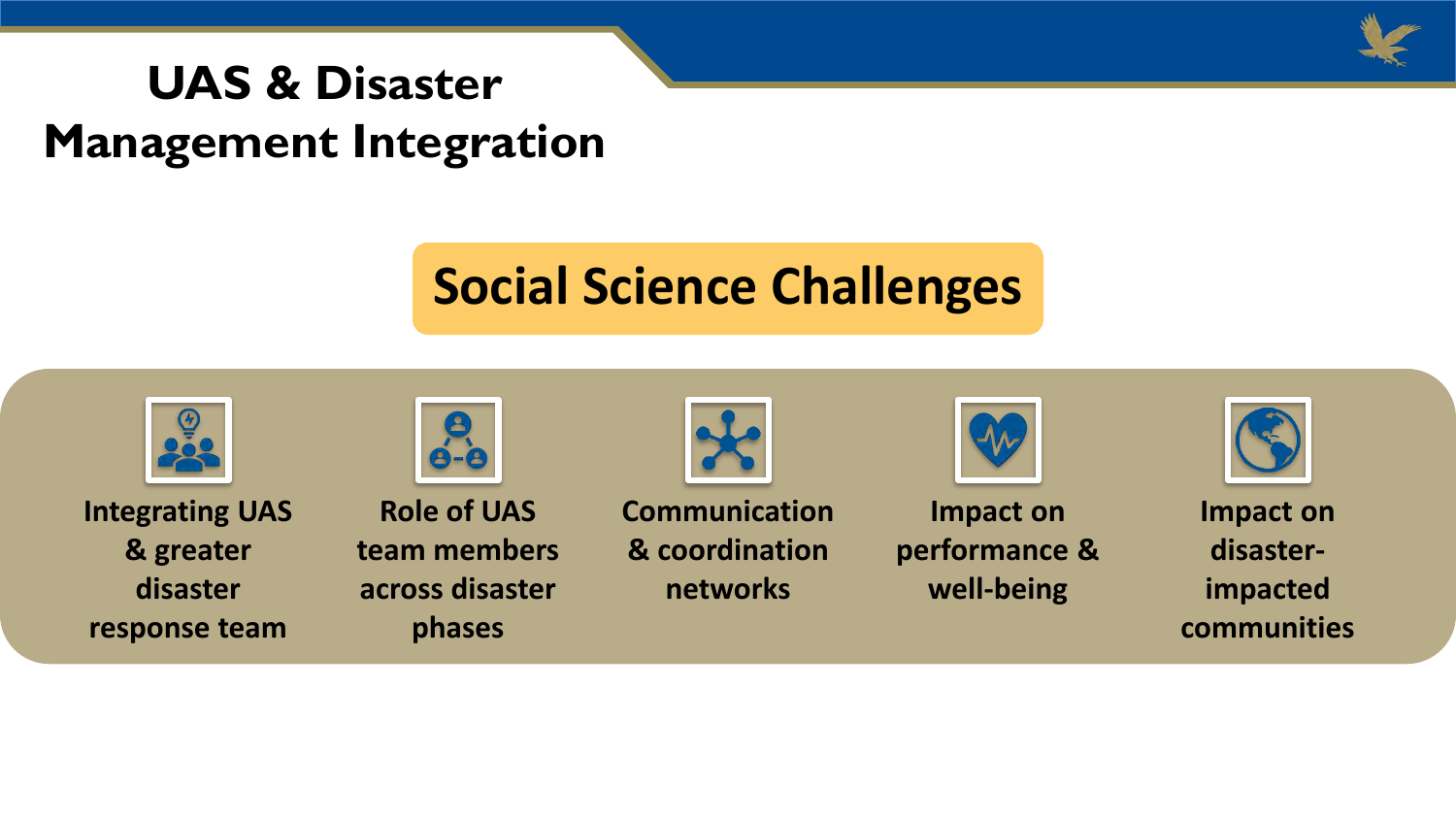# **Preparation Uses**



### • UAS Uses in Disaster Prep

- Preassessment
- Mapping
- Non-emergency
- Emergency
- UAS Training and Integration
	- Preplanning
	- Deployment

FFs in South Korea are trained to use drones at the scene of high-rise building fire

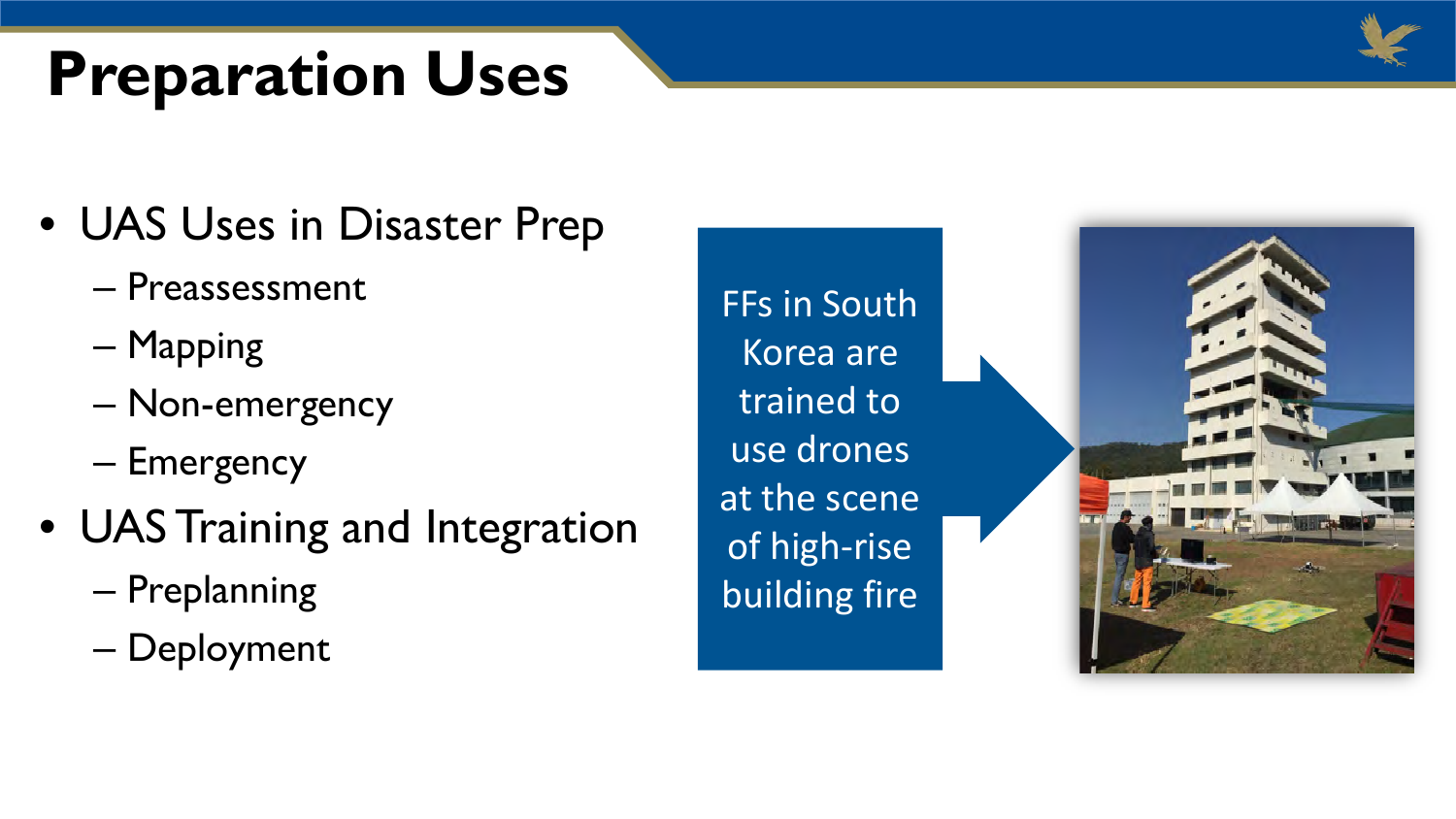### **Preparation Considerations**

- Disaster Response **Multiteam System**
- 1. Identify Component Teams
- 2. Prioritize Cross-Training
- 3. Cultivate Shared Identity

**Component Teams** 

Teams

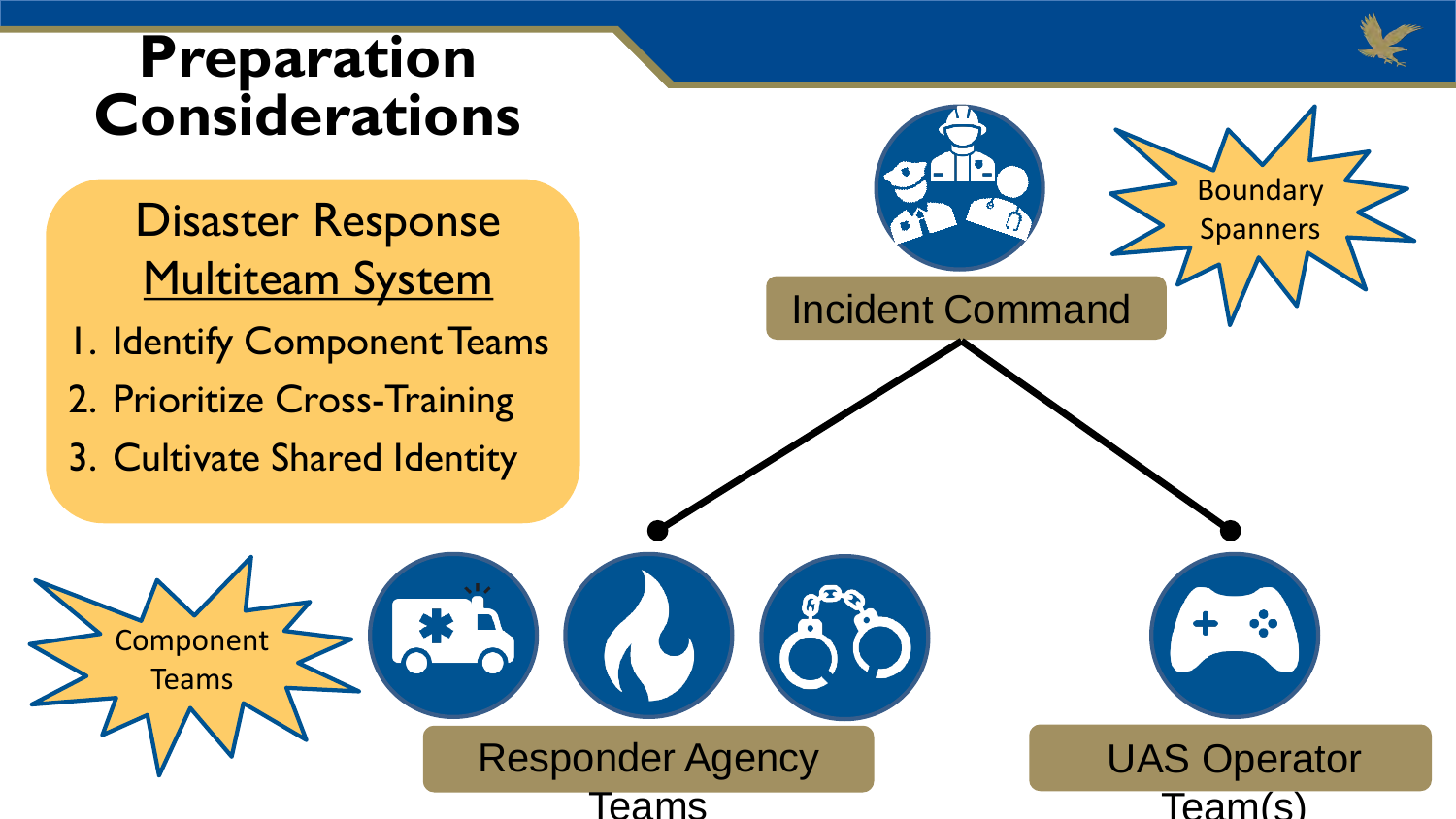## **Response Uses**







Resource Delivery



Ocean/Beach Monitoring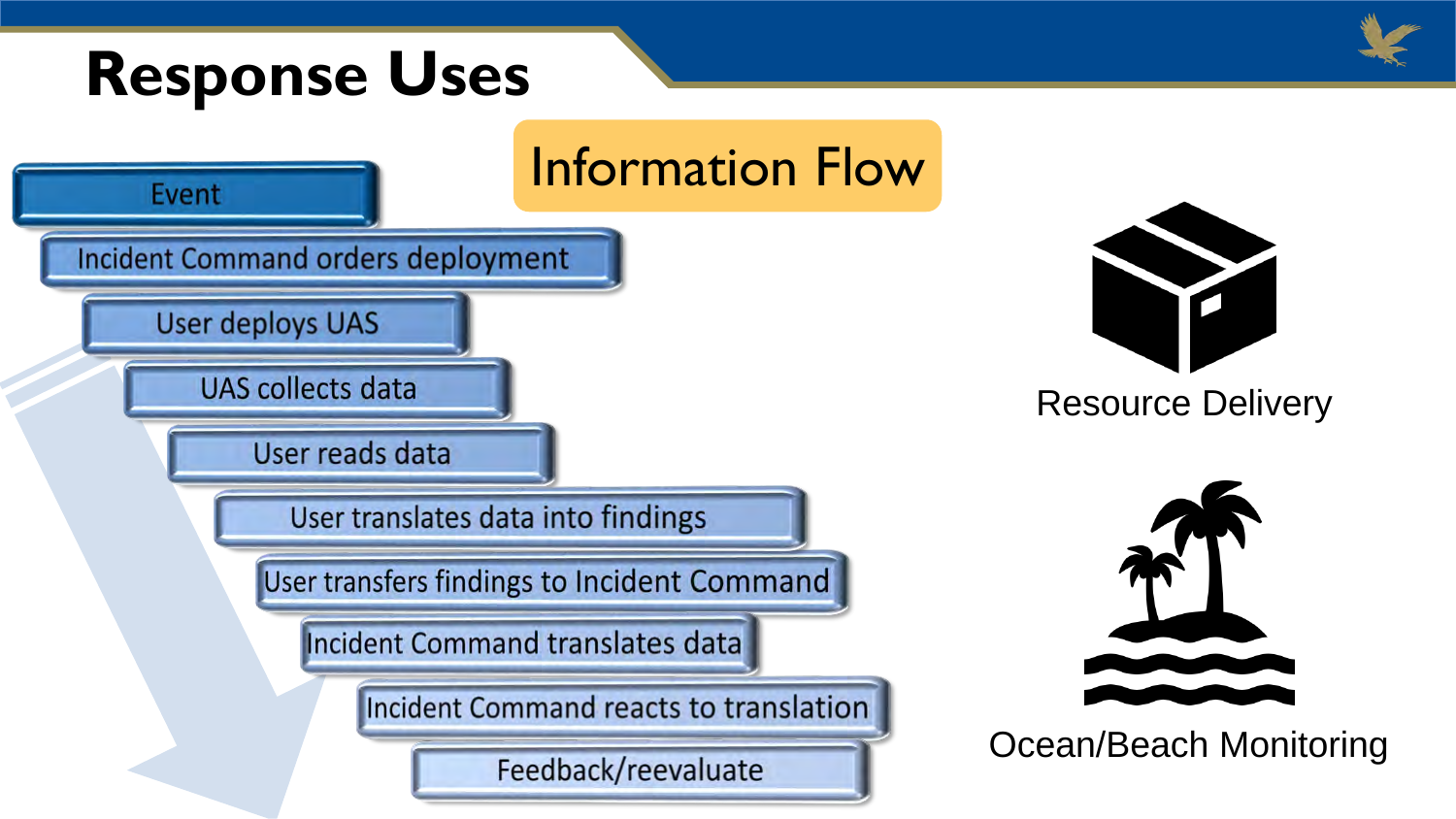## **Response Uses**



### Incident Command

- UAS integration Improve situation awareness
	- Fire expansion (forest fires)
	- Impacted areas (after disaster, FEMA)
- Communication & Coordination Better inform disaster responders
	- Resource availability across sites
	- Who is in trouble, where to find them
	- Establishing personnel accountability system

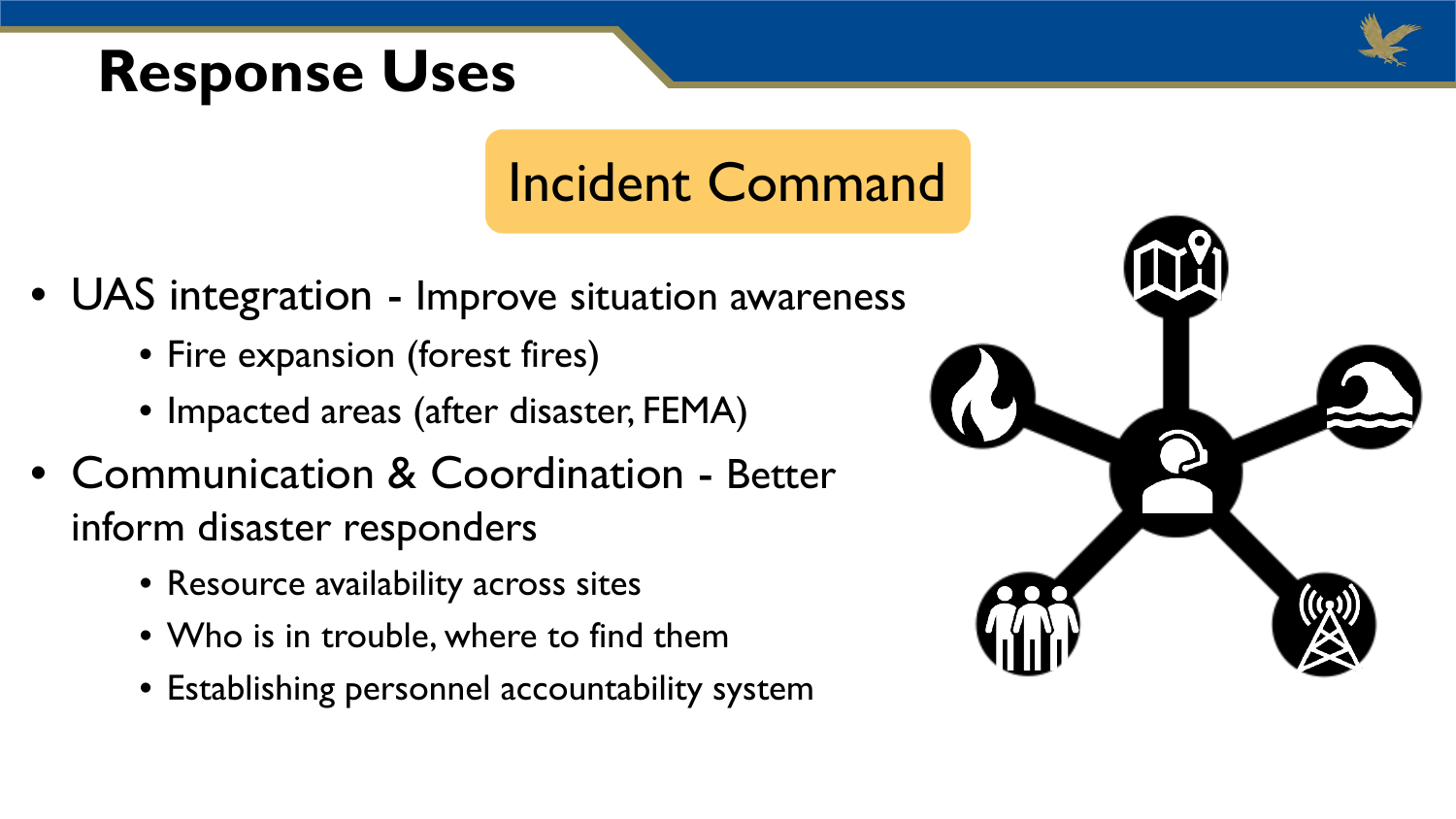### **Response Considerations**





Incident Command

### General

- Limitations of weather, line of sight, tethering, video quality, power source
- Government regulations, licenses, jurisdiction
- Self-efficacy for UAS use versus relying on previous practices in FUBAR/SNAFU contexts
- Formal communication and coordination processes that integrate UAS into disaster response MTS
- Feedback and debrief data integrated into training and simulations

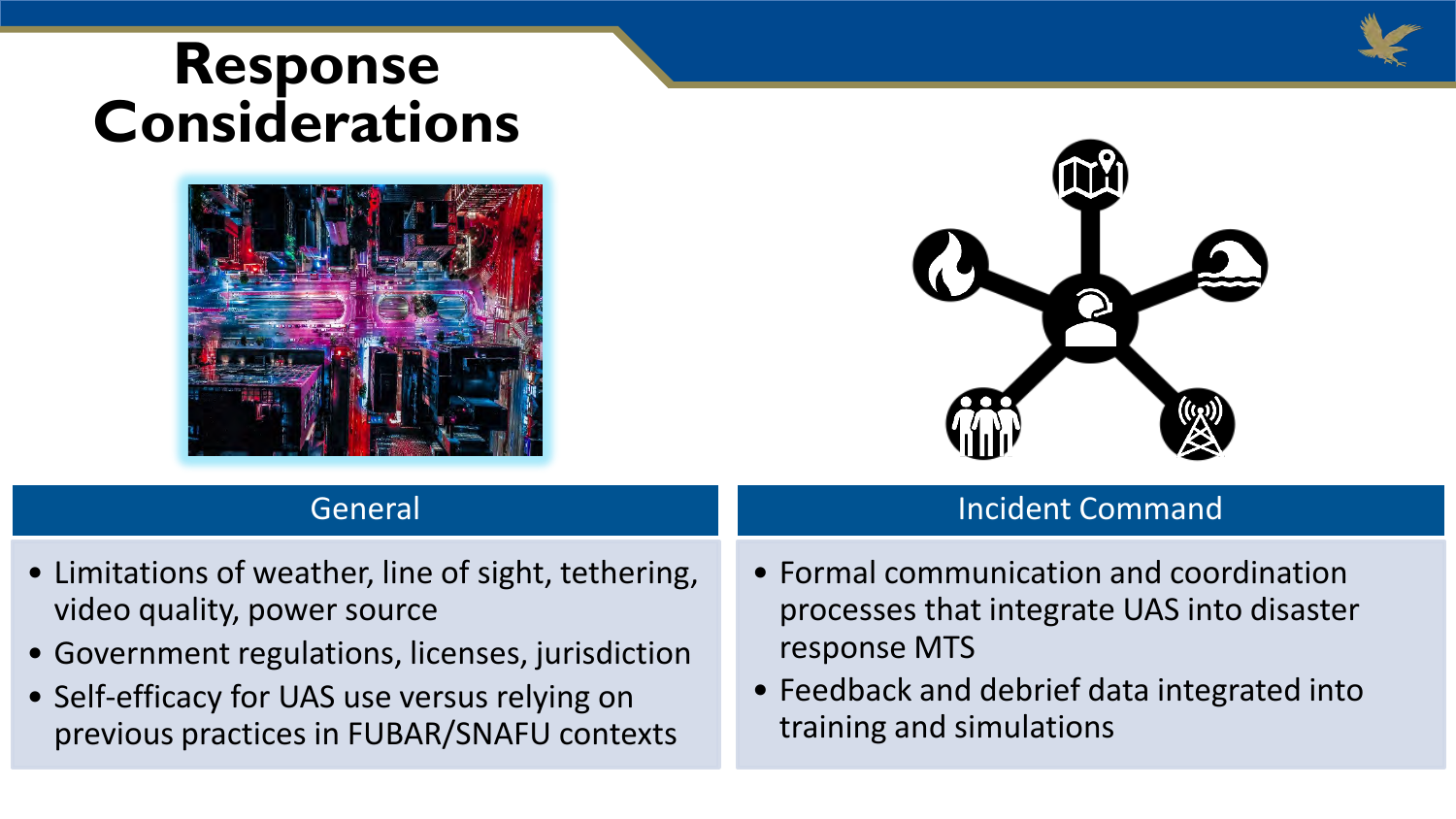





FEMA Preliminary damage assessments for inaccessible areas



Documentation of structural recovery progress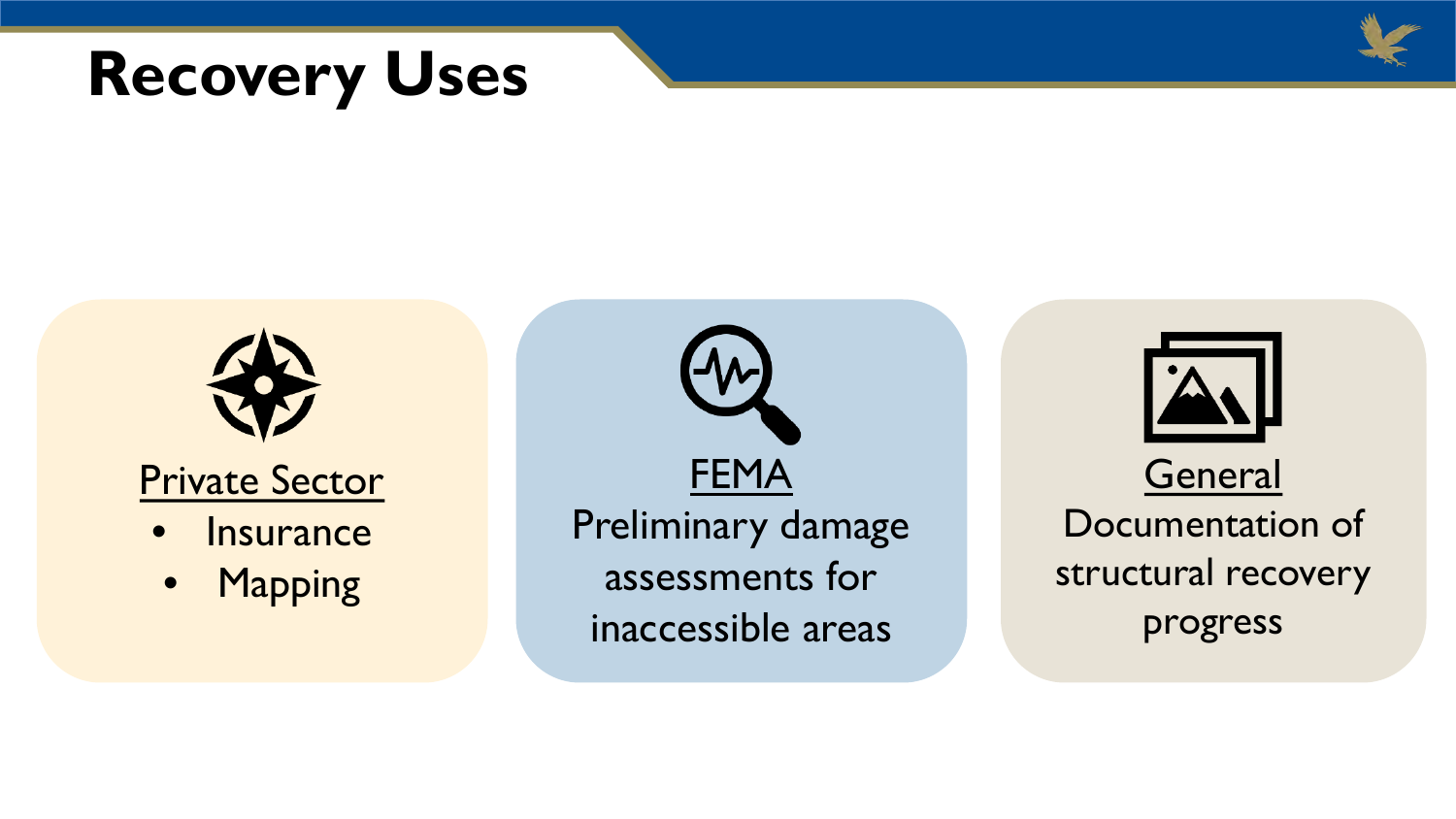## **Recovery Considerations**



### Occupational Health

- Stressors unique to UAS operation
- Context of existing work stress
- Disaster responder performance & Well-being
- Time pressure
- Decision-making
- Environmental hazards
- Physical demands & fatigue
- Interpersonal interactions
	- Task context novelty
- Long hours
- Shift work
- Under-staffing
- **Fatigue**
- **Variable** workload
- Cognitive demands
- Ergonomic design
- **Vigilance**
- **Attention switching**
- **Vicarious** performance
- Visual strain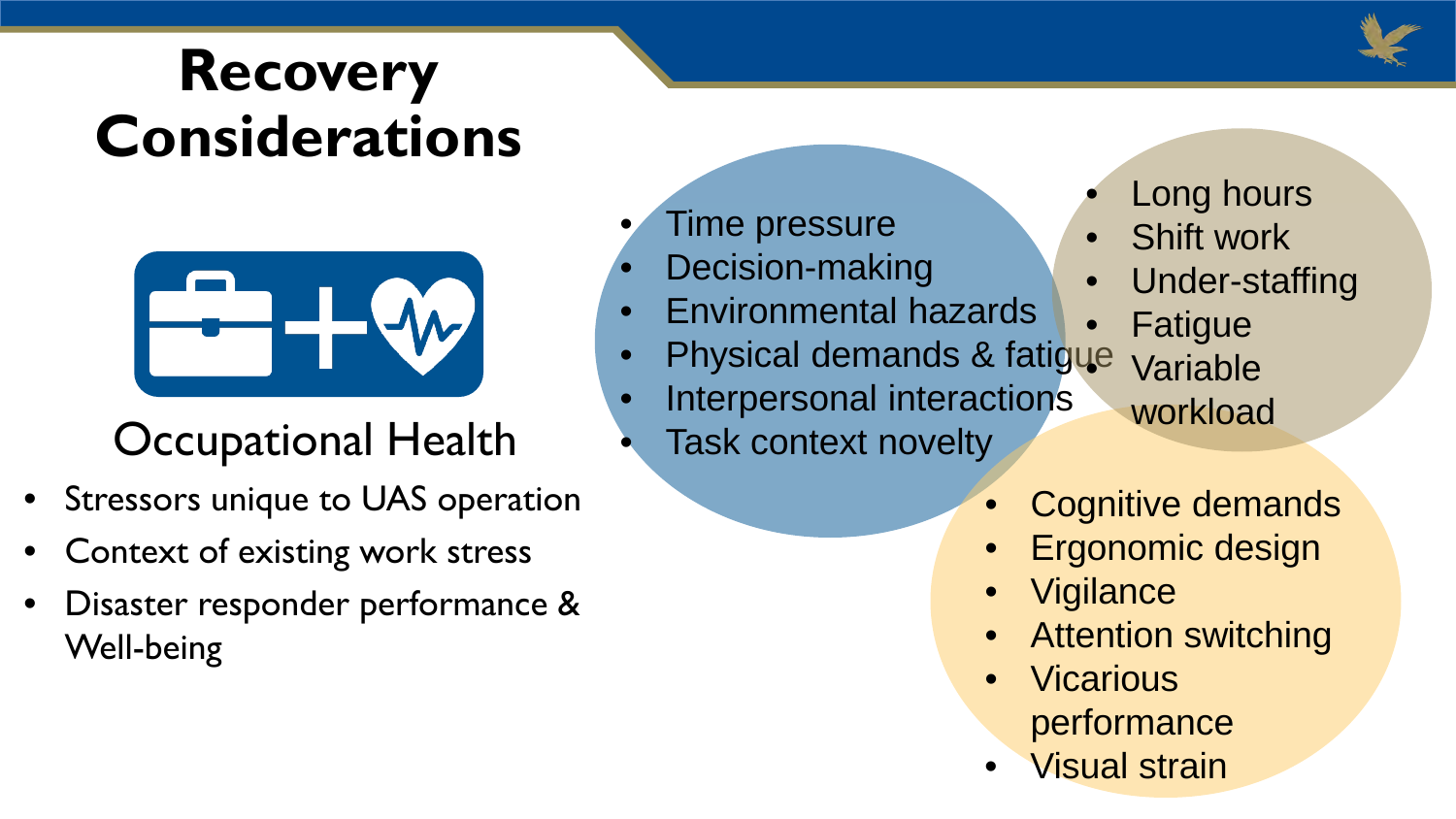

### **Recovery Considerations**

### Crisis Communication: Public Concerns with UAS

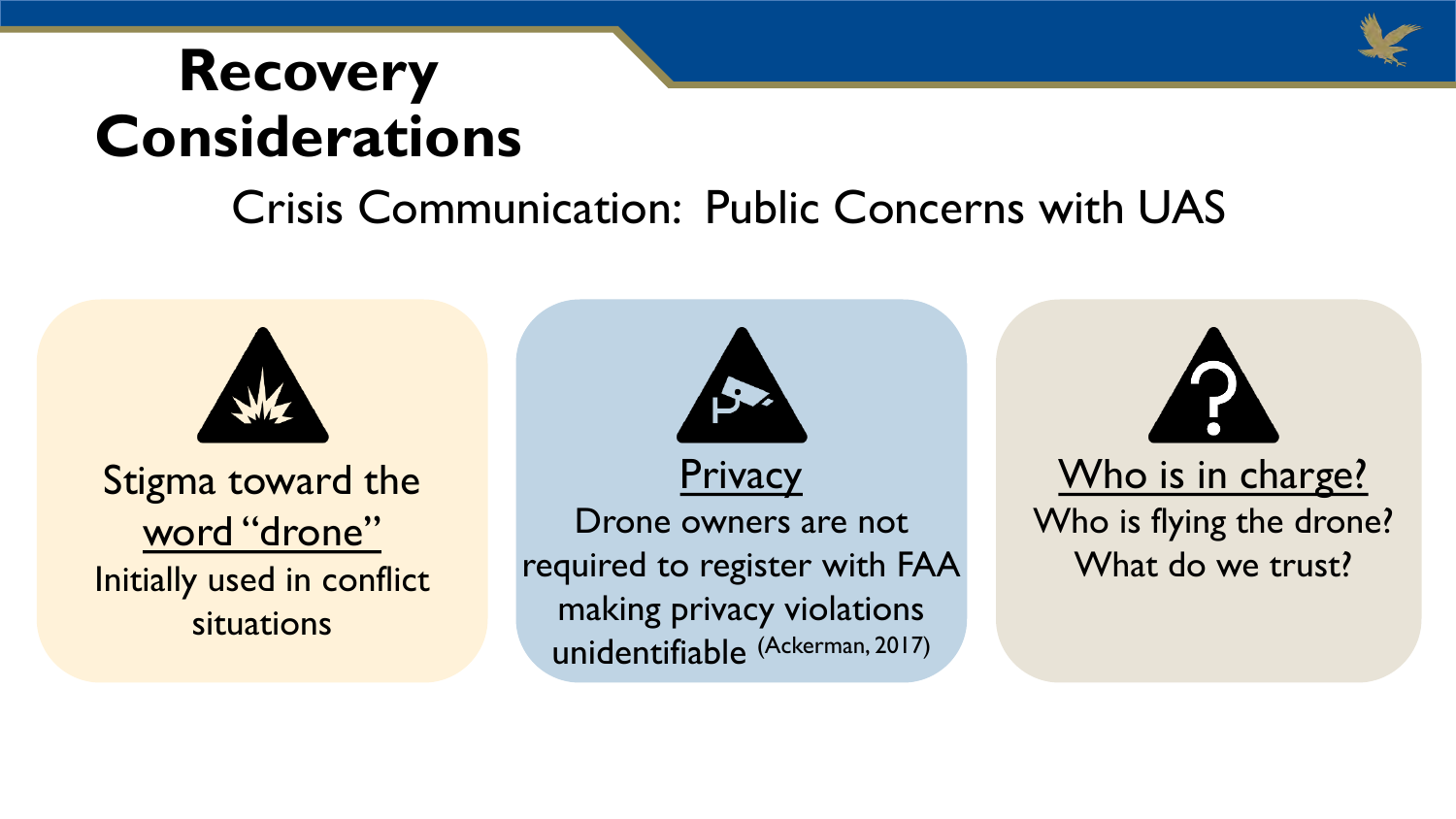## **Recovery Considerations**

Crisis Communication: Leveraging UAS as a mechanism for recovery



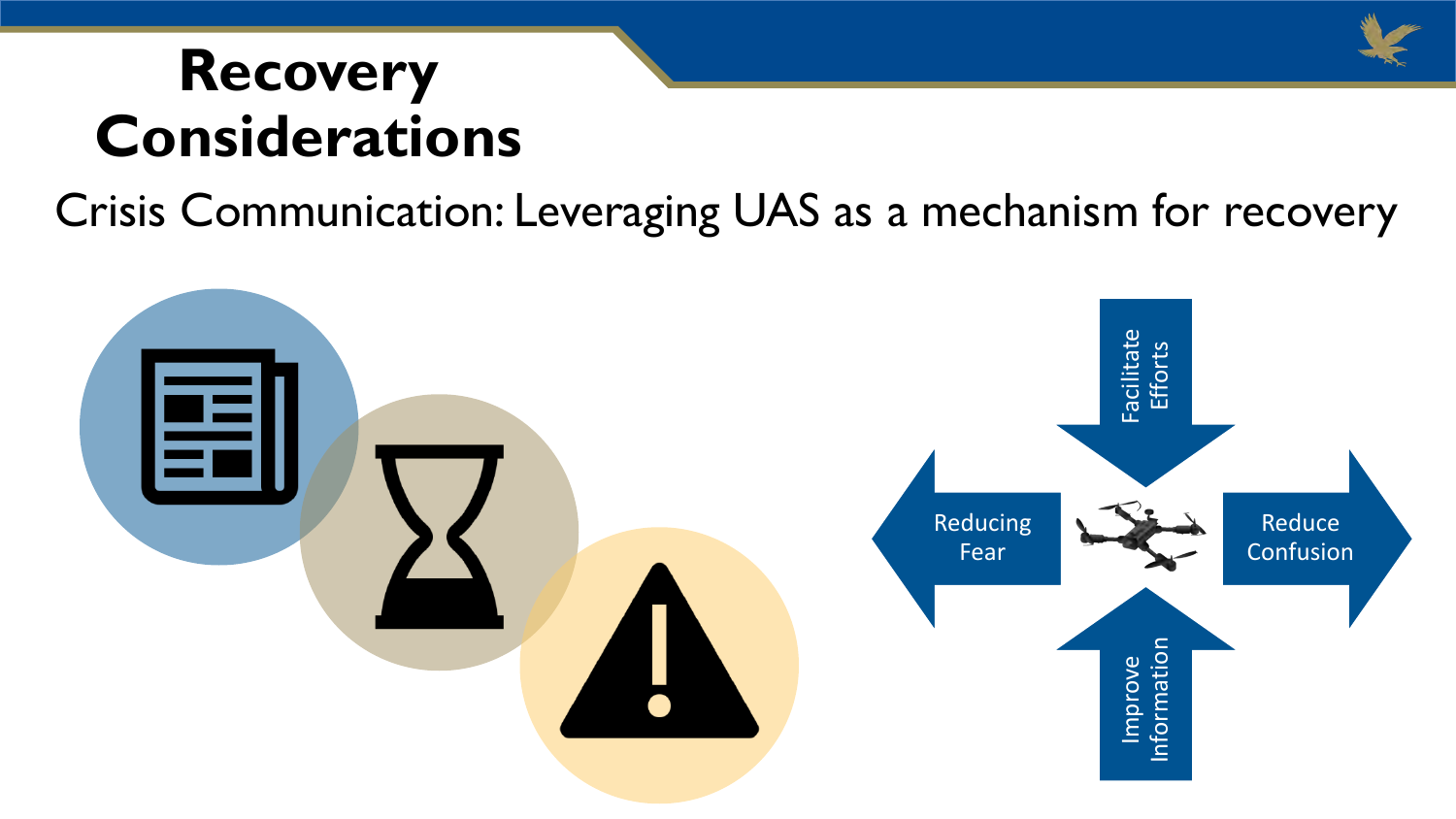

## **Recommendations**

### Future Work

- •How do we best integrate UAS considering the challenges of both disaster settings and MTS?
- •How does the community influence UAS integration in disaster management and vice-versa?

### Application

- Best practices for training response teams with UAS
- Ensuring well-being of all disaster response teams
- Strategies to communicate UAS involvement with the public





**Integrating UAS & greater disaster response team**



**Role of UAS team members across disaster phases**

**Communication & coordination networks**



**Impact on performance & well-being**



**Impact on disasterimpacted communities**